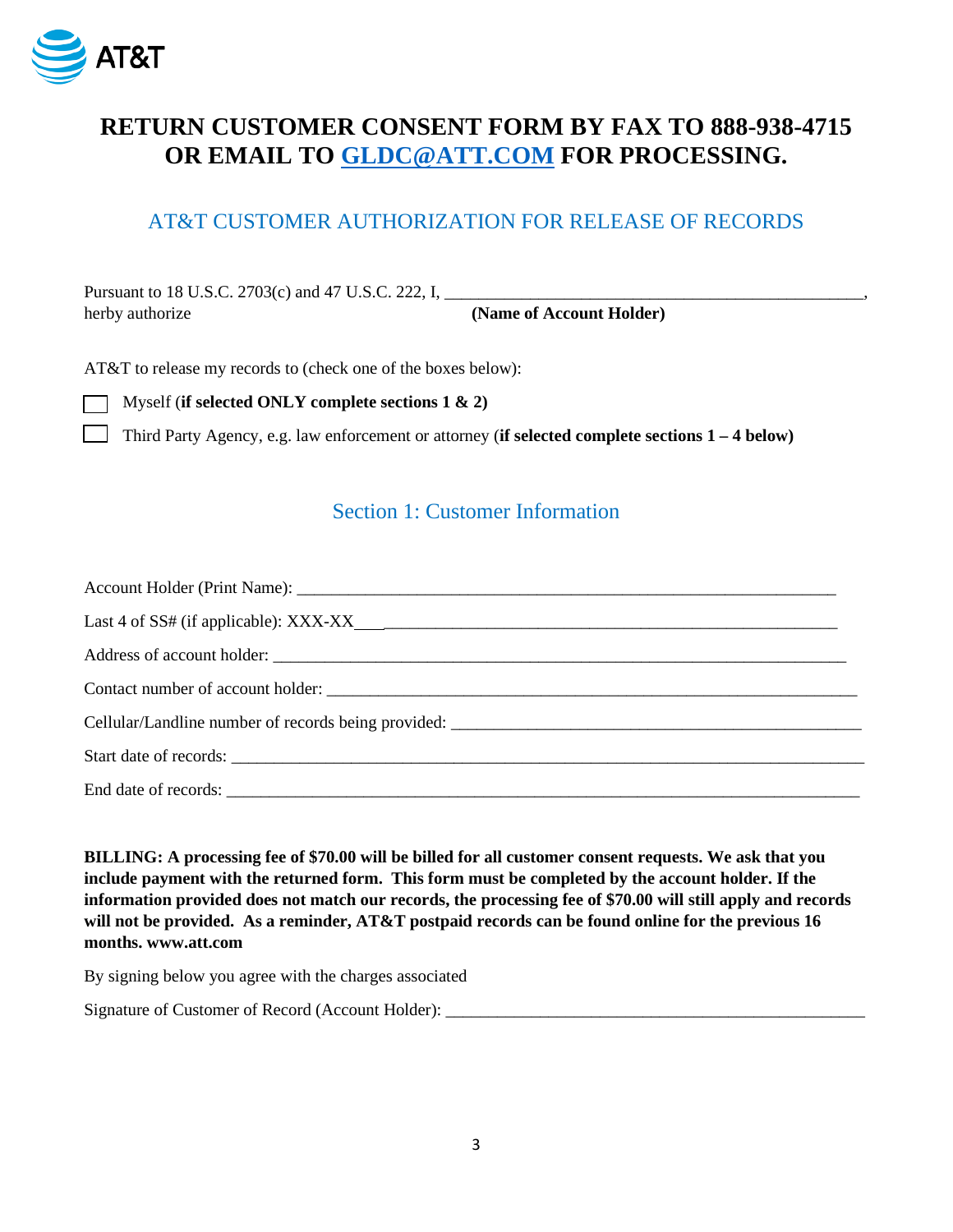

# Section 2: Type of Records Requested

| Check boxes that apply: |                                                                                                       |  |  |  |
|-------------------------|-------------------------------------------------------------------------------------------------------|--|--|--|
|                         | Outgoing Call records                                                                                 |  |  |  |
|                         | <b>Outgoing Text records</b>                                                                          |  |  |  |
|                         | Statements/invoices pertaining to my telephone service for month and year. (Ex. $01/2019 - 03/2019$ ) |  |  |  |
|                         | Other                                                                                                 |  |  |  |

# Section 3: Agency Information

| Preferred method to send records to agency (check one): Mail Fax Email |
|------------------------------------------------------------------------|

# Section 4: Notary Certificate

| COUNTY OF                                                                                            |        |    |
|------------------------------------------------------------------------------------------------------|--------|----|
| The foregoing Customer Authorization was sworn to and subscribed before me this ____________________ |        |    |
|                                                                                                      |        |    |
| (Customer Name)                                                                                      | (date) |    |
| who is personally known to me or has produced a<br>identification.                                   |        | as |
| (form of photo identification produced)                                                              |        |    |